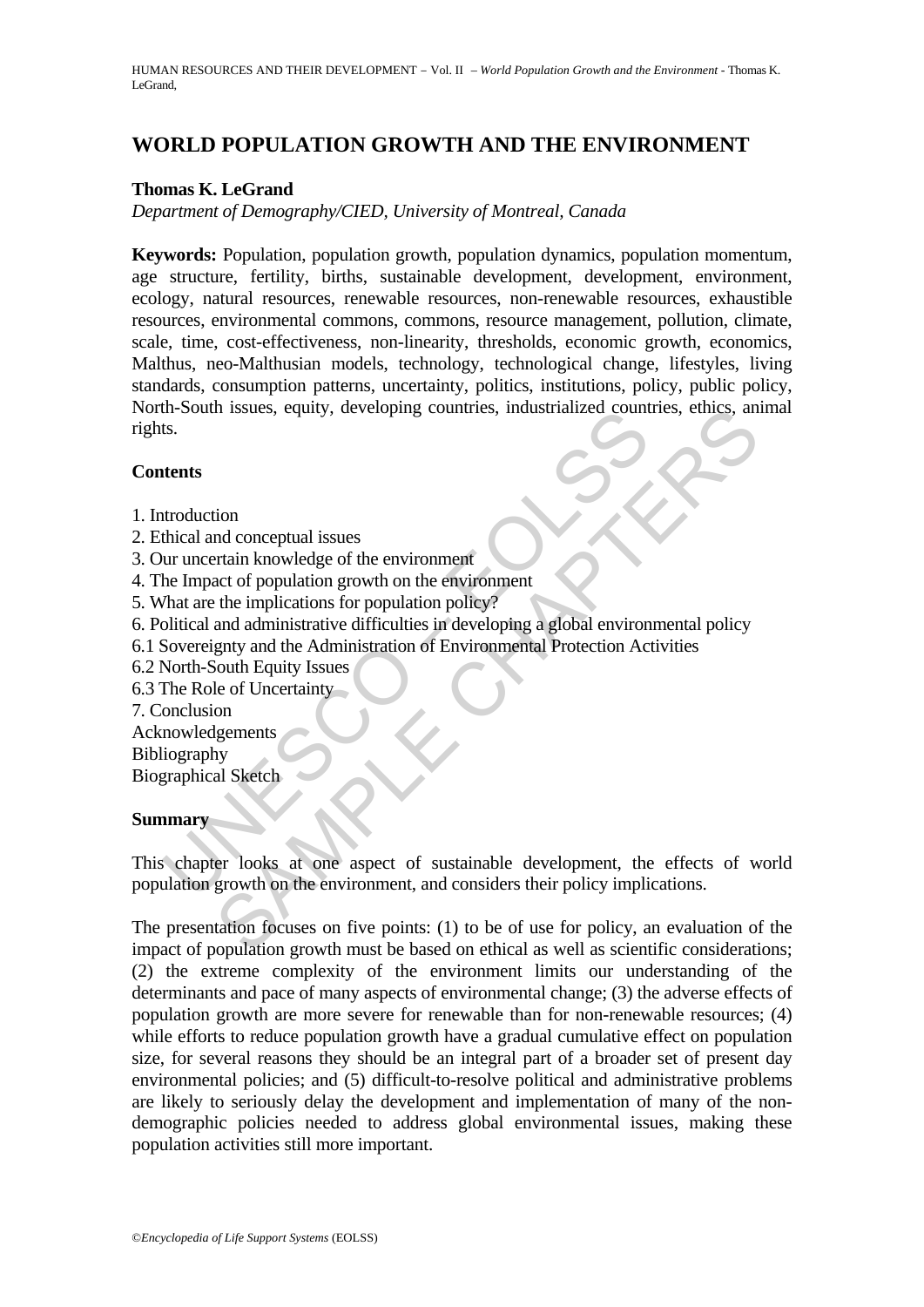### **1. Introduction**

Sustainable development refers to the idea that humans must live within the limits of the earth's environment; that changes in the scale and form of human activities – rising living standards, evolving lifestyles, increases in population size, etc. – must occur in ways that do not result in significant environmental degradation, adversely affecting our well-being. Human activities are already altering the environment in important ways, causing increasingly severe harm to a number of its components. Given the cumulative and irreversible nature of many of these processes, there is a real need to give higher priority to environmental concerns in development and economic policies.

with has adverse effects on the environment are often portrayed as be<br>with has adverse effects on the environment are often portrayed as be<br>valents of Thomas R. Malthus' classic model. For Malthus and fe<br>contemporary mode givour on the custominant: included models where so where some and population<br>adverse effects on the environment are often portrayed as being the modern<br>of Thomas R. Malthus' classic model. For Malthus and for many authom<br> This chapter focuses on one aspect of sustainable development: the impact of world population growth on the environment. Theoretical models which show that population growth has adverse effects on the environment are often portrayed as being the modern-day equivalents of Thomas R. Malthus' classic model. For Malthus and for many authors of these contemporary models, population growth is thought to adversely affect human welfare mainly because of the presence of fixed factors of production: for Malthus, the amount of land that can be cultivated, and for contemporary researchers, the biosphere. The effect of population growth is typically hypothesized to work mostly by altering population size, and thus the scale of human activities, relative to the availability of these fixed factors. Important questions in the recent literature include how increases in population size lead to diminishing returns in output (also a central preoccupation of Malthus), the extent to which diminishing returns can be counterbalanced by technological progress, economies of scale, changing consumption patterns, and investments in physical and human capital, and how a growing population affects the scope and type of human activities and thereby contributes to the long-term degradation or even destruction of renewable resources. In contrast, most other neo-Malthusian models in the past 40 years have been developed in the tradition of Coale and Hoover's 1958 seminal work, *Population Growth and Economic Development in Low-Income Countries*. These tend to focus more on the effects of population growth on the age structure (rather than on population size *per se*), which give rise to changes in savings rates, investment in both physical and human capital (education and health), and variation in the capital/labor ratio as new generations of workers enter the labor market.

The text is organized around five points: (1) population policy and evaluation of the environmental consequences of population growth depend on ethical, as well as scientific, considerations; (2) the complexity of the environment greatly limits our understanding of the causes of many aspects of environmental change; (3) the adverse effects of population growth are generally more severe for renewable than non-renewable environmental resources; (4) despite the limited effect of policies and programs aiming to slow population growth in the short term, these activities should remain an integral part of present day efforts to preserve the environment; and (5) difficult-to-resolve political and administrative problems are likely to seriously delay the development and implementation of many of the non-demographic policies needed to address environmental issues, making these population activities still more important.

There are a number of other population and environmental linkages that are barely covered if at all in this chapter. Many of these relate to the structure and composition of populations, as opposed to population size *per se*. These include the geographic distribution of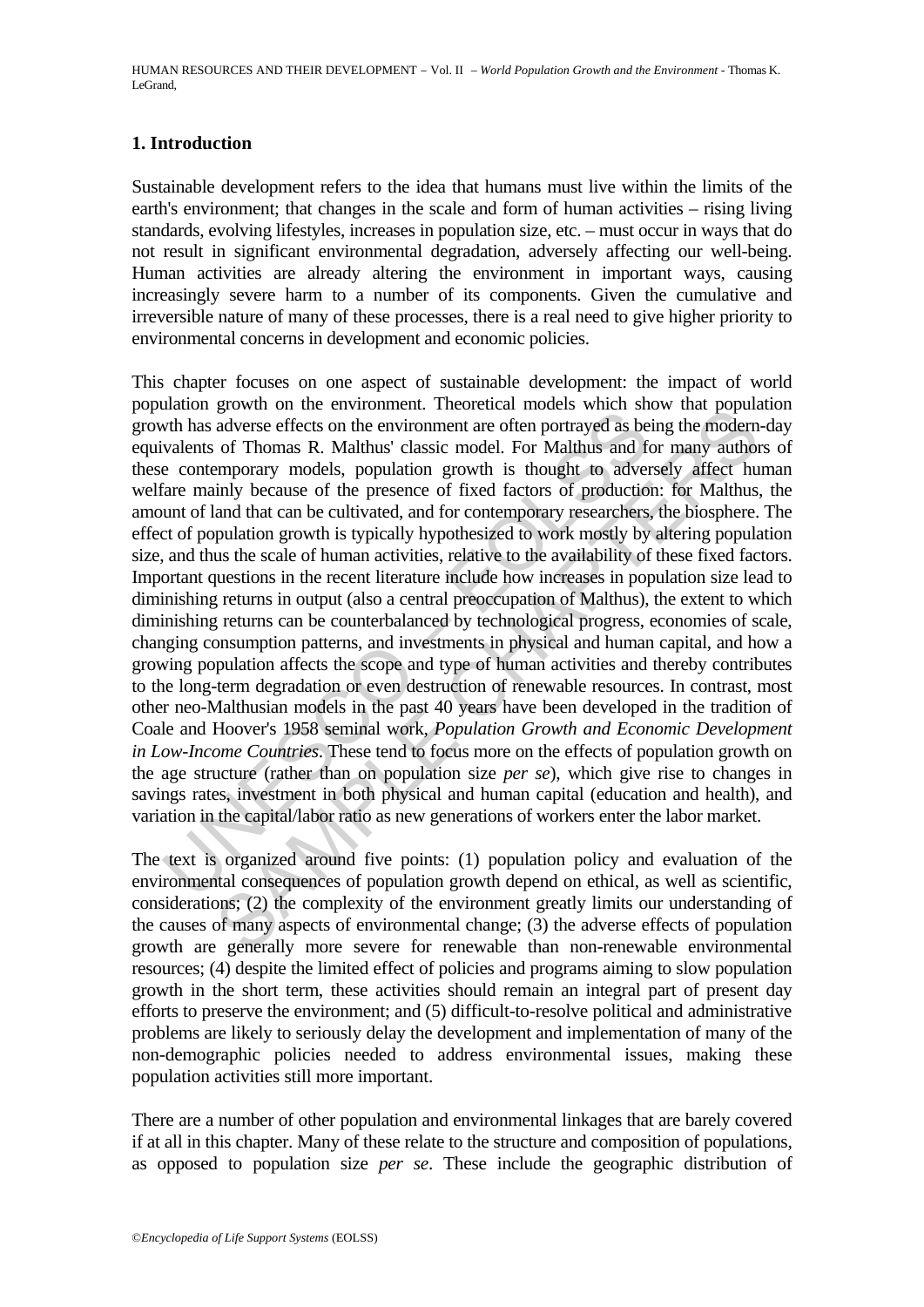settlements and the population age and household structures, which can have their own effects on the environment. In the opposite direction, a changing environment – global warming, rising ocean levels, land erosion, etc. – can greatly influence the components of population change, namely health and mortality, fertility, and patterns of migration, with potentially enormous long-term consequences for population growth and the quality of human life.

#### **2. Ethical and Conceptual Issues**

There are two types of debates over population growth and the environment. First, there are those over precisely how population growth results in environmental change; these are scientific debates about how best to measure and model the complex interactions between population, development and the environment. Second, there are the debates that involve differences in beliefs about the key moral issues that underlie the policy objectives: what is to be valued, what kind of world should we be aiming for or, in the jargon of economics, how should we specify the appropriate social welfare function? These fundamental, prerequisite ethical issues are often left unspoken, leading to a good deal of confusion between the two types of debates.

meanon, actooperation and are convincents. becomes the extent at extent and entirely experiences in beliefs about the key moral issues that underlie the policy e valued, what kind of world should we be aiming for or, in th about the activity in the controllering. Second, there are the dealed what the dealed we be the controller in beliefs about the key moral issues that underlie the policy objectives: wh<br>d, what kind of world should we be ai To a certain degree, ethical issues concerning the ultimate policy objectives are intertwined with how one conceptualizes the relations that exist between human populations and the environment. For example, there tend to be sharp disagreements between the two groups of thinkers that are most prominent in research on population and the environment: economists (along with many other researchers in the social sciences), and physical scientists – biologists, climatologists, etc. These disagreements involve both scientific issues, with economists tending to put more emphasis and reliance in their models on the ability of market price mechanisms to optimally allocate resource use over time and to promote technological change when resources become scarce, and fundamental ethical issues. At the risk of oversimplifying their views, for many economists the environment is valuable primarily as a source of natural resources for production and for its absorptive capacity in terms of processing waste from both economic production and consumption. These natural resources are considered on par with physical and human capital which, when combined with technology, produce the material well being of the human population. To the extent that some people value preserving the environment for other reasons, it is because they personally receive satisfaction from the act of conservation or aesthetically from "environmental resources" such as parks. And since it is they who perceive the benefits of conservation, they should be the ones who pay the cost of these activities.

From the perspective of most natural scientists and environmentalists, the economy and indeed all-human activities are instead viewed as occurring within the wider biosphere. This perception has two major implications. First, the environment is seen as being not just one of several inputs to the production process, but rather the critical prerequisite for longterm economic growth and improvements in human welfare – it is more than simply a set of natural resources. Second, efforts to preserve the environment may be of value beyond the limits of their impact on human welfare, as the biosphere and the non-human species may have an intrinsic value of their own. To give one example, consider the case of the other primates, who share most of humans' genetic makeup, clearly feel physical pain and emotions, and display at least a rudimentary ability to reason. Is their preservation to be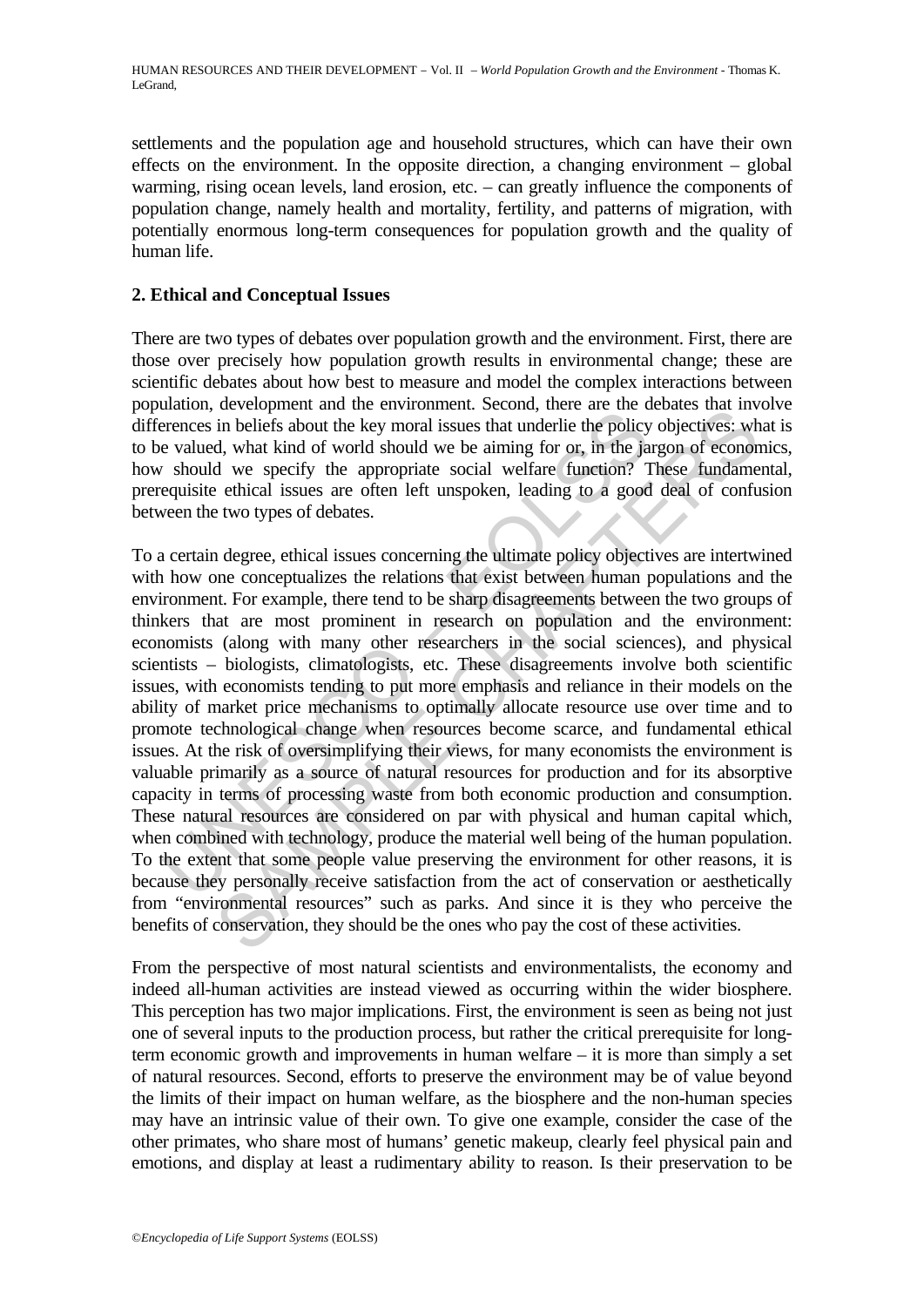encouraged solely for their value to medical laboratories and zoos, and because some ecologists are willing to pay for the pleasure of knowing that these animals continue to exist? Should further actions be taken to insure their preservation because they represent a treasure trove of genetic and behavioral data, which may prove to be of great value to humans in the future? Does the fact that there may exist yet poorly understood interrelations between all species cohabiting the biosphere, perhaps making their future and our own somehow linked, further increase the value of their survival to us?

If this is so, how should one assess the importance of this possibility relative to other policy goals? Or should primates also be protected because they, like humans, have an innate value: their survival and well being should also enter into the economists' social welfare function? And, if this is the case, how does one trade off the welfare of primates (or of other species) versus that of humans, when their interests are in conflict?

There are a number of other normative issues that affect how one evaluates the impact of population growth on the environment. One of these concerns the tradeoff between the total number of people alive – this could be extended to include other animals and even plants – and the average well being of individuals in the population.

To illustrate, consider a simple world in which material wealth completely underlies human well-being. In this situation, average human welfare would be maximized if every person died except for one, and that remaining person became the sole owner of the earth. On the other hand, few people would deny the value of a person's life, even if he or she lives in conditions of extreme hardship.

The process) versus and of naminals, when then interests the in estimate.<br>The are are a number of other normative issues that affect how one evaluation growth on the environment. One of these concerns the traded<br>the proper Solves that of naminals, when there interests are in commet:<br>
In number of other normantive issues that affect how one evaluates the impactory<br>
argrowth on the environment. One of these concerns the tradeoff between the<br>
p If we therefore suppose that people's lives are what really matters, then the number of people rather than the general level of welfare of the population should be the main goal of policy, and the "ideal" world would be one in which the limits of the carrying capacity of the world are attained and everyone on the planet lives out their lives at the level of bare subsistence.

While almost no one would consider either of these extremes to be desirable, they serve to illustrate one aspect of the dilemma of how to define the ultimate objectives of policies concerning population and the environment.

There are a number of difficult and longstanding ethical questions whose answers are needed in order to define the ultimate objectives of policy. These include: how should we trade off the welfare of humans versus that of other animals or plants, trade off the numbers of individuals versus their average welfare, trade off the value of the survival of a species (or more broadly, of genetic diversity) versus the welfare of individual members of a species, trade off the welfare of those who are currently alive with those who are not yet – and may never be – born, and trade off certain sacrifices today versus uncertain gains tomorrow?

Positivist theories in the physical sciences and in economics can help to predict the likely impact of alternate scenarios of population growth on the environment. However, they cannot provide us with answers to these prerequisite questions, which are essential for assessing the value of these different outcomes.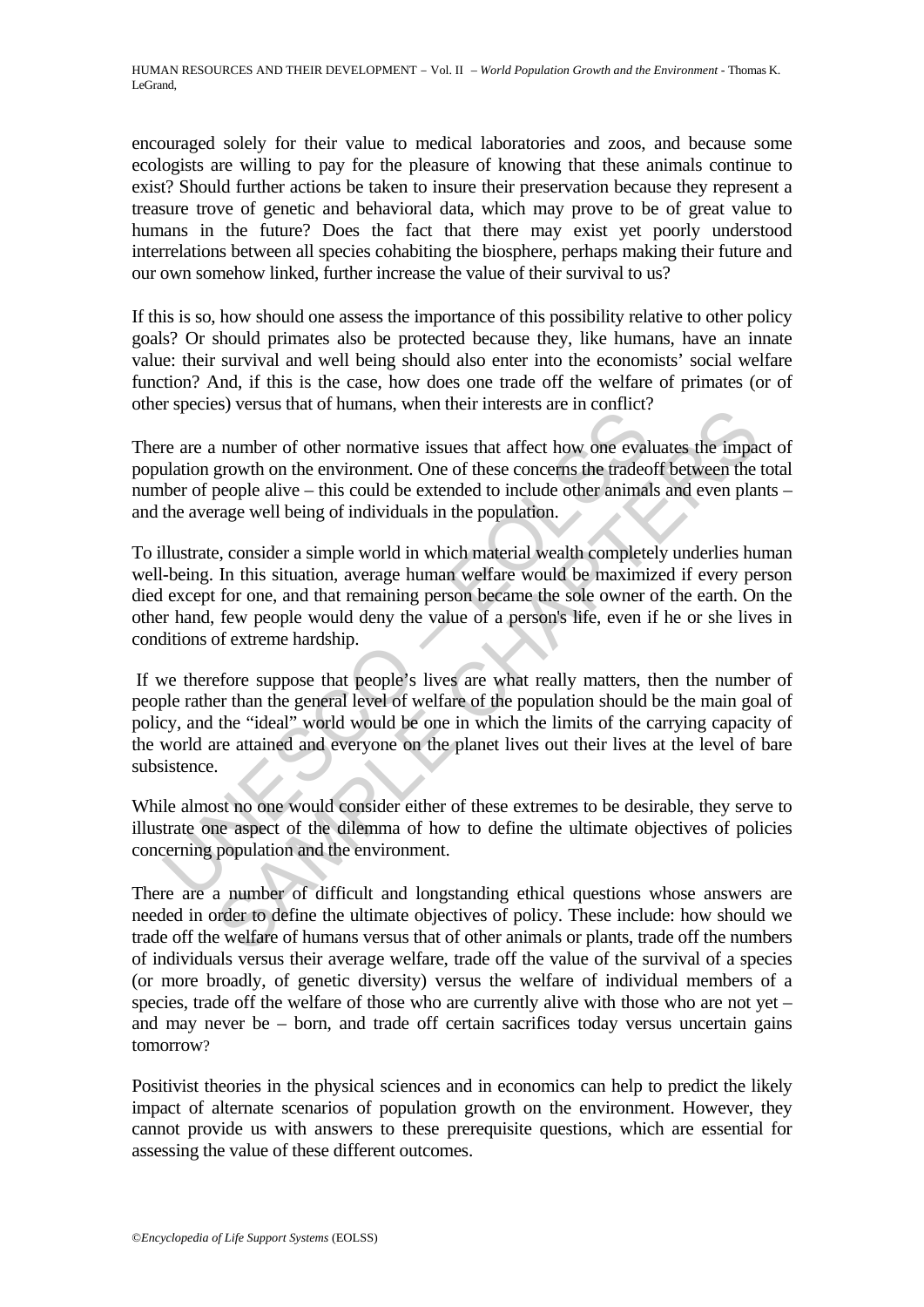HUMAN RESOURCES AND THEIR DEVELOPMENT – Vol. II – *World Population Growth and the Environment* - Thomas K. LeGrand,

- -
- -

## TO ACCESS ALL THE **20 PAGES** OF THIS CHAPTER, Visit: [http://www.eolss.net/Eolss-sampleAllChapter.aspx](https://www.eolss.net/ebooklib/sc_cart.aspx?File=E1-10-04-01)

#### **Bibliography**

Birdsall, N. (1992). "Another Look at Population and Global Warming", *World Bank Policy Research Working Papers - Population, Health and Nutrition* #1020, Washington D.C.: World Bank. [This is the best known of the rare studies that attempt to assess the cost-effectiveness of population programs versus other measures to protect the environment – here, a reduction in carbon dioxide emissions]

Bongaarts, J. and R. A. Bulatao (1999). "Completing the Demographic Transition", *Population and Development Review* 25(3):515-530. [Using population projection simulations, the authors estimate the importance of population momentum and of other factors on population growth over the next hundred years]

and the transmission of the random method (1999). "Completing the Demographic Transmission (1991). "Completing the Demographic Transmission and R. A. Bulatao (1999). "Completing the Demographic Transmissions againts, J. a Erampon, Treatmon, Theory and Transmitter and the risk of the Polacian Crisis and R. The The Chaptaion programs versus rate at the environment – here, a reduction in carbon dioxide emissions] and R. A. Bulatao (1999). "Co Cincotta, R.P. and R. Engelman (1997). *Economics and Rapid Change: The Influence of Population Growth*, Washington D.C.: Population Action International. [The debates on population growth, development and the environment are reviewed. Much attention is paid to the role of institutions for mediating the effects of population growth on the economy and the environment. They conclude that the economic costs associated with successful adjustments to rapid population growth are likely to be underestimated by most studies to date]

Homer-Dixon, T.F. (1999). *Environment, Scarcity, and Violence*, 253 pp., Princeton N.J.: Princeton University Press. [This book presents a theoretical review of the main environmental, economic and demographic issues and summarizes what is known about how increasing environmental scarcities are handled in different contexts. He emphasizes the need to not oversimplify the types and degree of success of adaptations that can occur, and the role of political and institutional elements in this]

Kelley, A.C. (1988). "Economic Consequences of Population Change in the Third World", *Journal of Economic Literature* 26, 4: 1685-1728. [A somewhat dated review of the theory and evidence pertaining to the various effects of population growth on development. More recent work by Kelley and others indicates that the beneficial effects of lower population growth are somewhat stronger than that presented in this essay]

Keyfitz, N. and K. Lindahl-Kiessling (1994). "The World Population Debate: Urgency of the Problem", in F. Graham-Smith (ed.) *Population - The Complex Reality. A Report of the Population Summit of the World's Scientific Academies*, Golden Colorado: North American Press, pp. 21-52. [A broad-ranging and eclectic review of many issues related to world population growth, with a strong focus on population and the environment]

Regan, T. and P. Singer (Eds.) (1989). *Animal Rights and Human Obligations*, Englewood Cliffs, NJ: Prentice Hall. [A set of essays in favor and against animal rights; see also the other writings by the editors in which the philosophical and moral arguments in favor of animal rights are more thoroughly presented: *The Case for Animal Rights* by T. Regan and *Animal Liberation: A New Ethics for Our Treatment of Animals* by P. Singer]

Robinson, J.A. and T.N. Srinivasan (1997). "Long-Term Consequences of Population Growth: Technological Change, Natural Resources, and the Environment", in M.R. Rosenzweig and O. Stark (eds.) *Handbook of Population and Family Economics*, vol. 1B, pp. 1175-1298. [A recent detailed review of the economic models that focus on population growth and the environment]

Simon, J. (1981). *The Ultimate Resource*, Princeton N.J.: Princeton University Press. [The classic